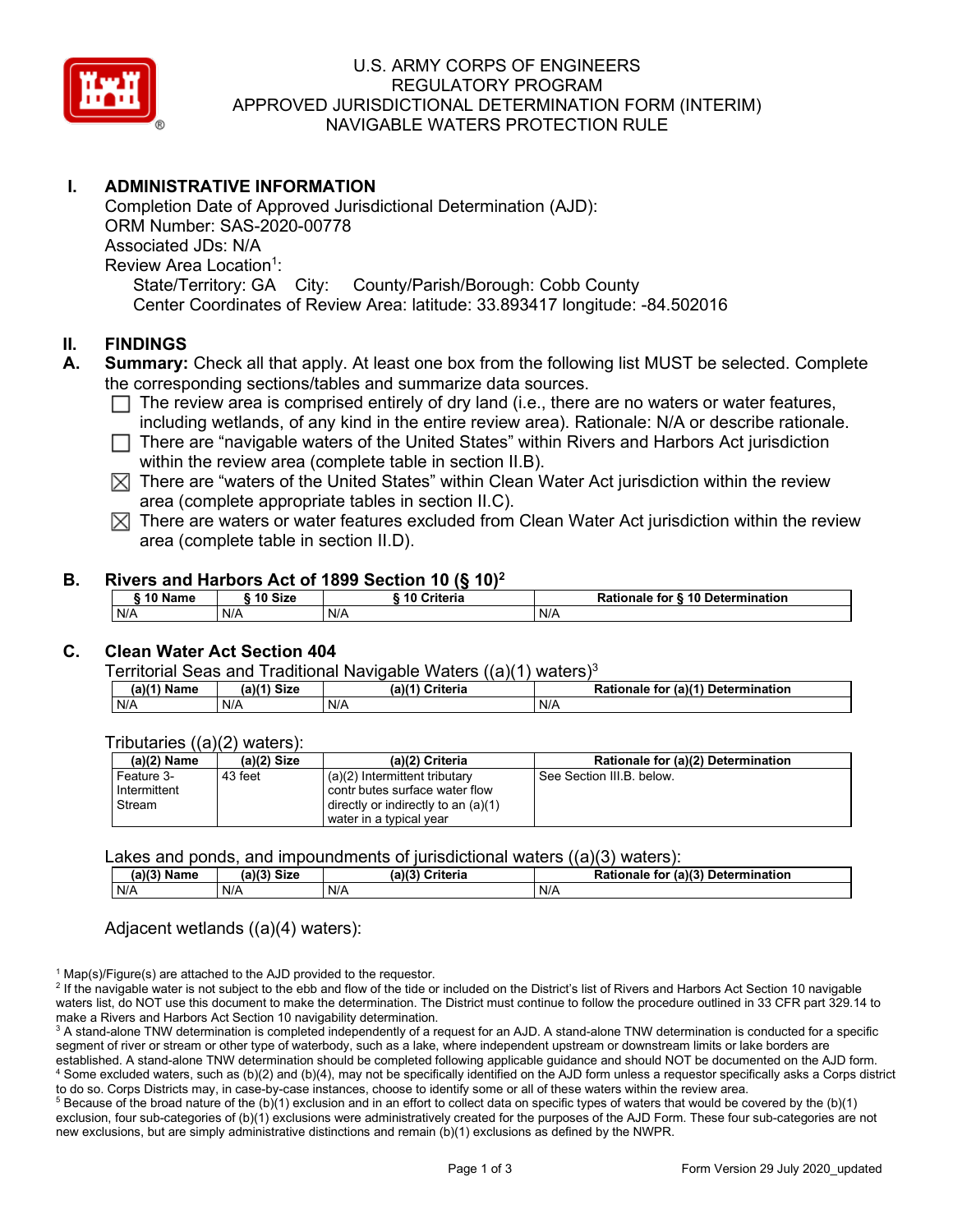

## U.S. ARMY CORPS OF ENGINEERS REGULATORY PROGRAM APPROVED JURISDICTIONAL DETERMINATION FORM (INTERIM) NAVIGABLE WATERS PROTECTION RULE

| Name<br>.a)(4 | <b>Y4) Size</b> | <b>Criteria</b><br>$a\lambda d'$ | (a)(4)<br>mination <sup>.</sup><br>to<br>Deter<br>naie |
|---------------|-----------------|----------------------------------|--------------------------------------------------------|
| N/A           | N/A             | N/A                              | N/A                                                    |

# **D. Excluded Waters or Features**

Excluded waters  $((b)(1) - (b)(12))^4$ :

| l Exclusion Name ∣ | <b>Exclusion Size</b> | Exclusion <sup>5</sup>              | <b>Rationale for Exclusion Determination</b> |
|--------------------|-----------------------|-------------------------------------|----------------------------------------------|
| l Feature 1 -      | 171 feet              | (b)(3) Ephemeral feature, including | See Section III.C. below.                    |
| Ephemeral          |                       | an ephemeral stream, swale, gully,  |                                              |
| Stream             |                       | rill, or pool                       |                                              |
| l Feature 2 -      | $0.229$ acres         | (b)(1) Non-adjacent wetland         | See Section III.C. below.                    |
| Wetland 1          |                       |                                     |                                              |

## **III. SUPPORTING INFORMATION**

- **A. Select/enter all resources** that were used to aid in this determination and attach data/maps to this document and/or references/citations in the administrative record, as appropriate.
	- **\_X\_** Information submitted by, or on behalf of, the applicant/consultant: *PCN Submittal, PDF Page 5, Figure 1-1. Project Location Map; PDF Page 13, Figure 2-1. FEMA FIRM Panels 13067CO119H and 13067O138G; PDF Page 14, Figure 2-2. Aerial Map of the Site; PDF Page 16, Figure 2-4. HUC 12 Map. Supplemental information received via email on November 20, 2020, Ditch 3 and Ditch 4 images, (2 each); Sampling Map PDF; Supplemental information received via email on November 24, 2020, update: 172500B – Stream Wetland Delineation Figure.*

This information *is* sufficient for purposes of this AJD.

Rationale: *N/A or describe rationale for insufficiency (including partial insufficiency).*

- **\_X\_** Data sheets prepared by the agent for the applicant: *PCN Submittal, PDF Pages 90-94, North Carolina Stream Identification Forms, dated August 6, 2020; PDF Pages 95-104, Wetland Determination Forms and Survey with Data Points, dated August 6, 2020.*
- **\_X\_** Photographs: *PCN Submittal, PDF Page 17, Site Photographs, Figure 2-5. Intermittent Stream at North East Corner of Property, and Figure 2-6. Wetland at Bottom of Existing Pond; RAI folder, Supplemental Site Photos for Ditch 3 and Ditch 4 (two each feature).* **\_\_\_** Corps Site visit(s) conducted on: *Date(s). N/A*
- **\_\_\_** Previous Jurisdictional Determinations (AJDs or PJDs): *ORM Number(s) and date(s).*
- **\_X\_** Antecedent Precipitation Tool: *provide detailed discussion in Section III.B.*
- **\_X\_** USDA NRCS Soil Survey: *PCN Submittal, Roswell St @ windy Hill Rd, PDF pages 43-67, Custom Soil Resource Report for Cobb County, Georgia, received October 21, 2020.*
- **\_X\_** USFWS NWI maps: *PCN Submittal, PDF Page 69, National Wetland Inventory Roswell St @ Windy Hill Rd.*
- **\_X\_** USGS topographic maps: *PCN Submittal, PDF Page 15, Figure 2-3. USGS Topographic Map.*

 $1$  Map(s)/Figure(s) are attached to the AJD provided to the requestor.

<sup>&</sup>lt;sup>2</sup> If the navigable water is not subject to the ebb and flow of the tide or included on the District's list of Rivers and Harbors Act Section 10 navigable waters list, do NOT use this document to make the determination. The District must continue to follow the procedure outlined in 33 CFR part 329.14 to make a Rivers and Harbors Act Section 10 navigability determination.

<sup>&</sup>lt;sup>3</sup> A stand-alone TNW determination is completed independently of a request for an AJD. A stand-alone TNW determination is conducted for a specific segment of river or stream or other type of waterbody, such as a lake, where independent upstream or downstream limits or lake borders are established. A stand-alone TNW determination should be completed following applicable guidance and should NOT be documented on the AJD form. <sup>4</sup> Some excluded waters, such as (b)(2) and (b)(4), may not be specifically identified on the AJD form unless a requestor specifically asks a Corps district

to do so. Corps Districts may, in case-by-case instances, choose to identify some or all of these waters within the review area.  $5$  Because of the broad nature of the (b)(1) exclusion and in an effort to collect data on specific types of waters that would be covered by the (b)(1) exclusion, four sub-categories of (b)(1) exclusions were administratively created for the purposes of the AJD Form. These four sub-categories are not new exclusions, but are simply administrative distinctions and remain (b)(1) exclusions as defined by the NWPR.